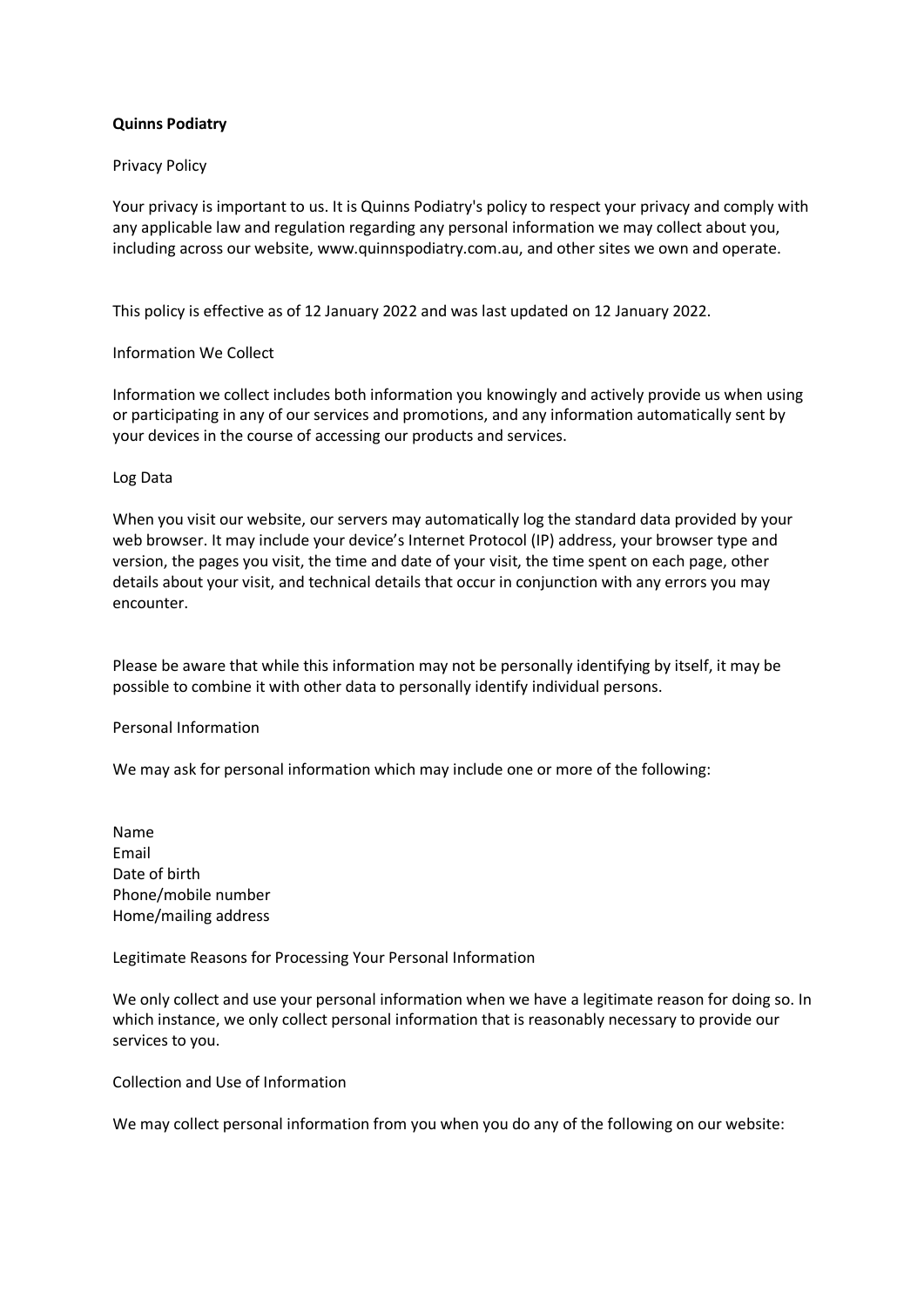Sign up to receive updates from us via email or social media channels Use a mobile device or web browser to access our content Contact us via email, social media, or on any similar technologies When you mention us on social media

We may collect, hold, use, and disclose information for the following purposes, and personal information will not be further processed in a manner that is incompatible with these purposes:

We may collect, hold, use, and disclose information for the following purposes, and personal information will not be further processed in a manner that is incompatible with these purposes:

to contact and communicate with you for internal record keeping and administrative purposes

Please be aware that we may combine information we collect about you with general information or research data we receive from other trusted sources.

Security of Your Personal Information

When we collect and process personal information, and while we retain this information, we will protect it within commercially acceptable means to prevent loss and theft, as well as unauthorized access, disclosure, copying, use, or modification.

Although we will do our best to protect the personal information you provide to us, we advise that no method of electronic transmission or storage is 100% secure, and no one can guarantee absolute data security. We will comply with laws applicable to us in respect of any data breach.

You are responsible for selecting any password and its overall security strength, ensuring the security of your own information within the bounds of our services.

How Long We Keep Your Personal Information

We keep your personal information only for as long as we need to. This time period may depend on what we are using your information for, in accordance with this privacy policy. If your personal information is no longer required, we will delete it or make it anonymous by removing all details that identify you.

However, if necessary, we may retain your personal information for our compliance with a legal, accounting, or reporting obligation or for archiving purposes in the public interest, scientific, or historical research purposes or statistical purposes.

Children's Privacy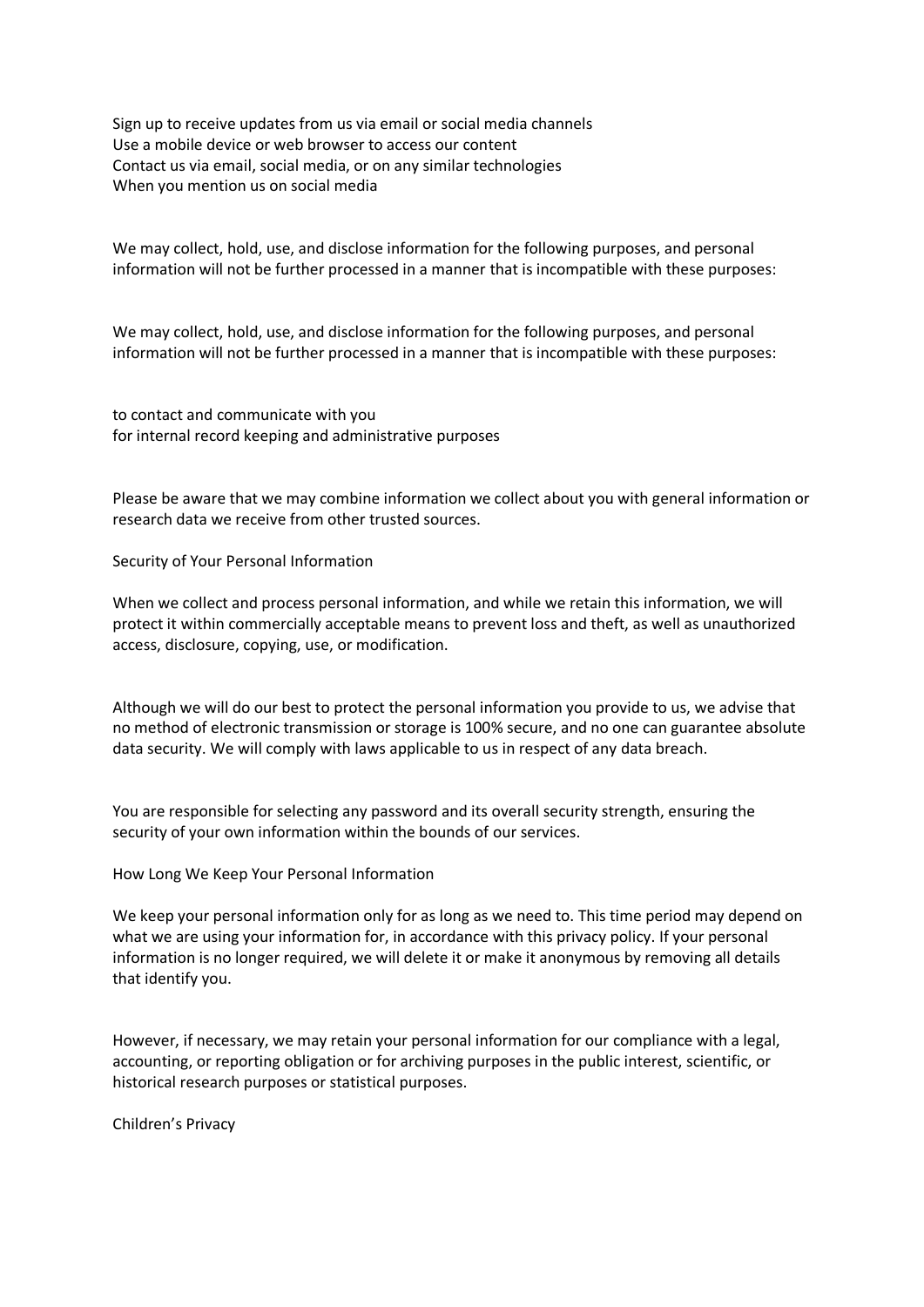We do not aim any of our products or services directly at children under the age of 13, and we do not knowingly collect personal information about children under 13.

Disclosure of Personal Information to Third Parties

We may disclose personal information to:

a parent, subsidiary, or affiliate of our company third party service providers for the purpose of enabling them to provide their services, for example, IT service providers, data storage, hosting and server providers, advertisers, or analytics platforms our employees, contractors, and/or related entities our existing or potential agents or business partners sponsors or promoters of any competition, sweepstakes, or promotion we run courts, tribunals, regulatory authorities, and law enforcement officers, as required by law, in connection with any actual or prospective legal proceedings, or in order to establish, exercise, or defend our legal rights third parties, including agents or sub-contractors, who assist us in providing information, products, services, or direct marketing to you third parties to collect and process data

International Transfers of Personal Information

The personal information we collect is stored and/or processed where we or our partners, affiliates, and third-party providers maintain facilities. Please be aware that the locations to which we store, process, or transfer your personal information may not have the same data protection laws as the country in which you initially provided the information. If we transfer your personal information to third parties in other countries: (i) we will perform those transfers in accordance with the requirements of applicable law; and (ii) we will protect the transferred personal information in accordance with this privacy policy.

Your Rights and Controlling Your Personal Information

You always retain the right to withhold personal information from us, with the understanding that your experience of our website may be affected. We will not discriminate against you for exercising any of your rights over your personal information. If you do provide us with personal information you understand that we will collect, hold, use and disclose it in accordance with this privacy policy. You retain the right to request details of any personal information we hold about you.

If we receive personal information about you from a third party, we will protect it as set out in this privacy policy. If you are a third party providing personal information about somebody else, you represent and warrant that you have such person's consent to provide the personal information to us.

If you have previously agreed to us using your personal information for direct marketing purposes, you may change your mind at any time. We will provide you with the ability to unsubscribe from our email-database or opt out of communications. Please be aware we may need to request specific information from you to help us confirm your identity.